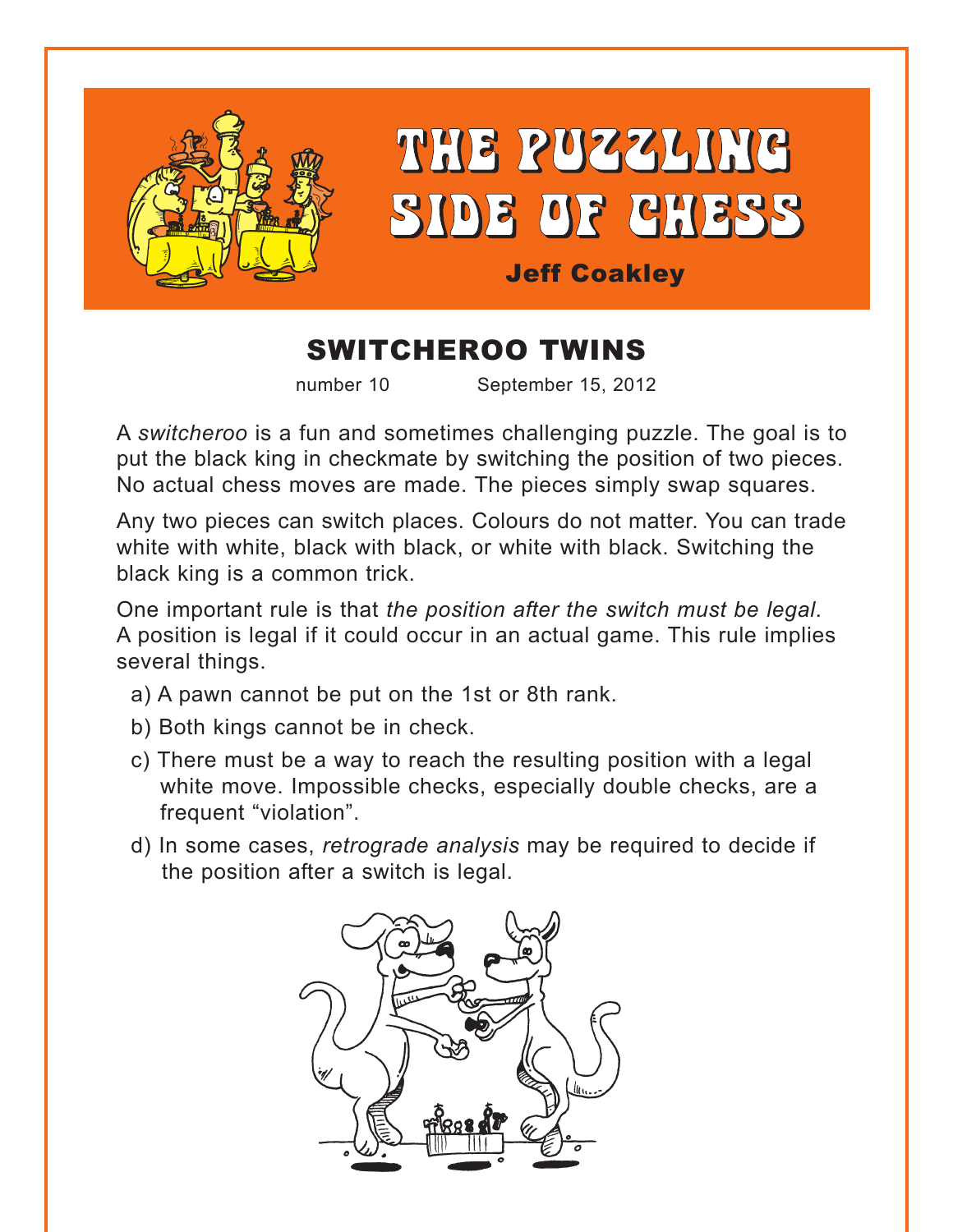<span id="page-1-0"></span>Our first switcheroo should be fairly easy for most players. As usual, the puzzles become more difficult as the column goes on.



#### **[Switcheroo 05](#page-6-0)**

#### **Switch two pieces so that Black is in checkmate.**

*Any two pieces may trade places. Colours do not matter. The resulting position must be legal. No fair placing both kings in check or putting pawns on the 1st or 8th rank. Do not place the black king in an impossible check.*

For problems 1-4 and more information on switcheroos, see column 04 in the *Puzzling Side* archives.



#### **[Switcheroo 06](#page-6-0)**

Switch two pieces so that Black is in checkmate.

As you no doubt noticed, the only difference between puzzles 5 and 6 is the black piece on f6. Problems like these are called "twins".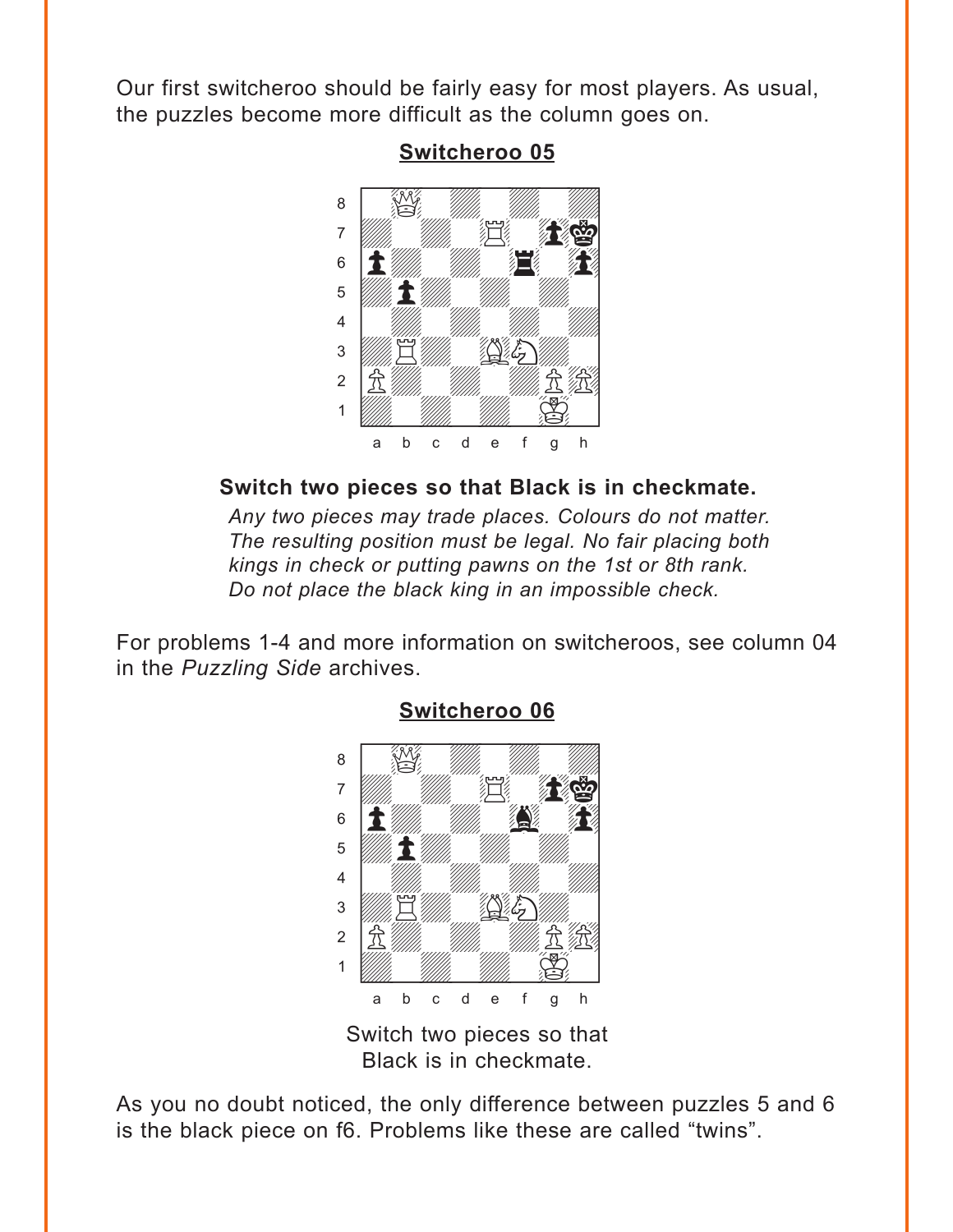<span id="page-2-0"></span>A *twin* is a chess composition which is almost identical to another. A small change is made to the position, and that difference is enough to alter the solution.



**[Switcheroo 07](#page-7-0)**

Switcheroo 7 is different in two ways from 5 and 6. The black piece on f6 is a pawn and there is a white rook on b1 instead of b3.

In the strictest sense, a *twin* may only have a single change from the original. Composers call a position with two differences an "approximate twin". The special terminology in the world of chess problems is astoundingly extensive!

Even when there are three or more versions of a problem, they are still normally referred to as "twins". However, the terms "triplets", "quadruplets", and "multiples" are occasionally seen.



# **[Switcheroo 08](#page-7-0)**

Switch two pieces so that Black is in checkmate.

Switch two pieces so that Black is in checkmate.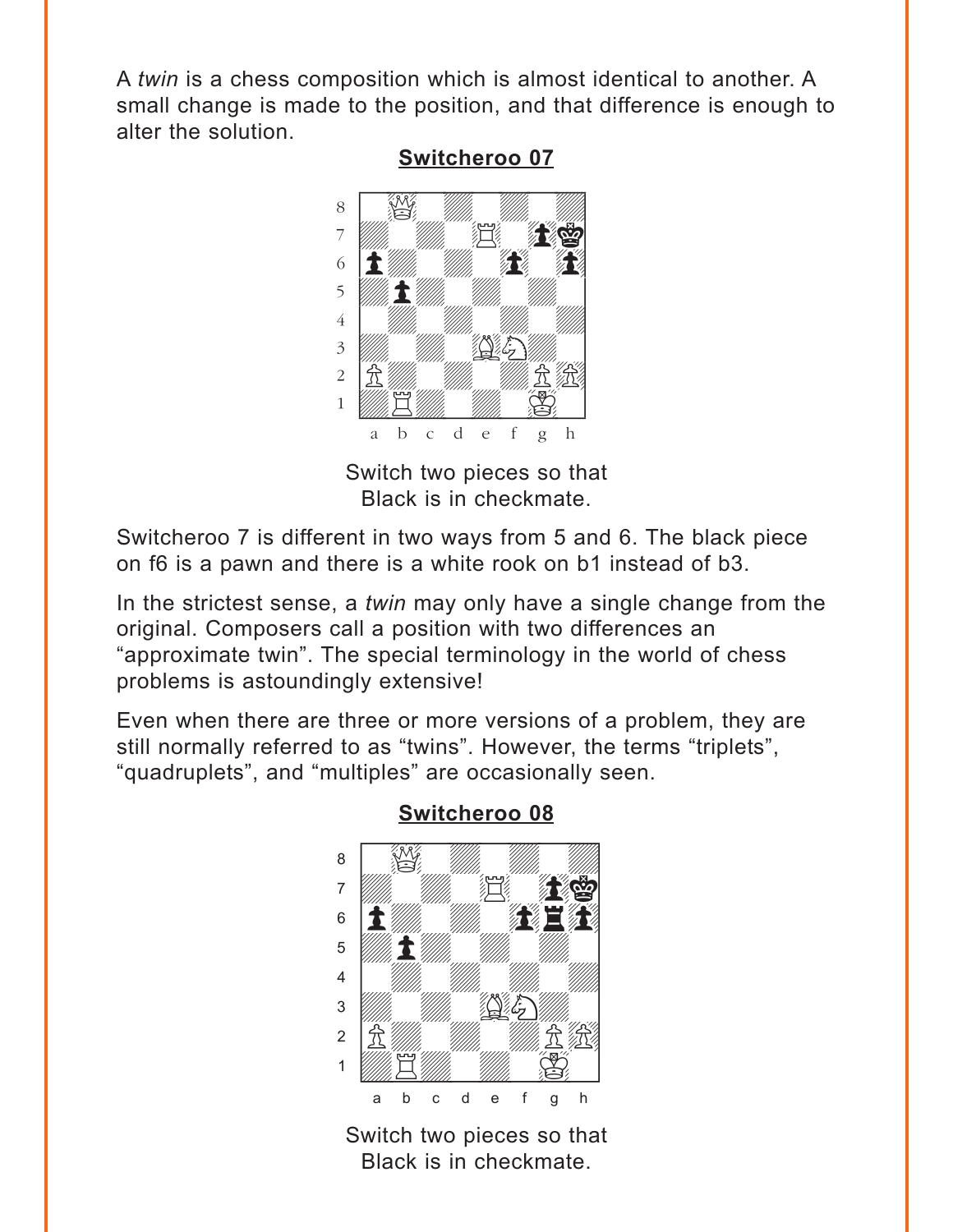<span id="page-3-0"></span>Switcheroos are a popular exercise at school chess clubs. They appeal to players of all skill levels. Multiple puzzles with a similar setting, like those in this column, can be very entertaining. They are also very easy for the instructor to set up on the demonstration board!?



**[Switcheroo 09](#page-8-0)**

Switch two pieces so that Black is in checkmate.

Puzzle 9 gave us quintuplets and 10 will be sextuplets. The basic arrangement of pieces underlying all these switcheroos (defined by problemists as the "zero-position") is very fertile.



#### **[Switcheroo 10](#page-8-0)**

Switch two pieces so that Black is in checkmate.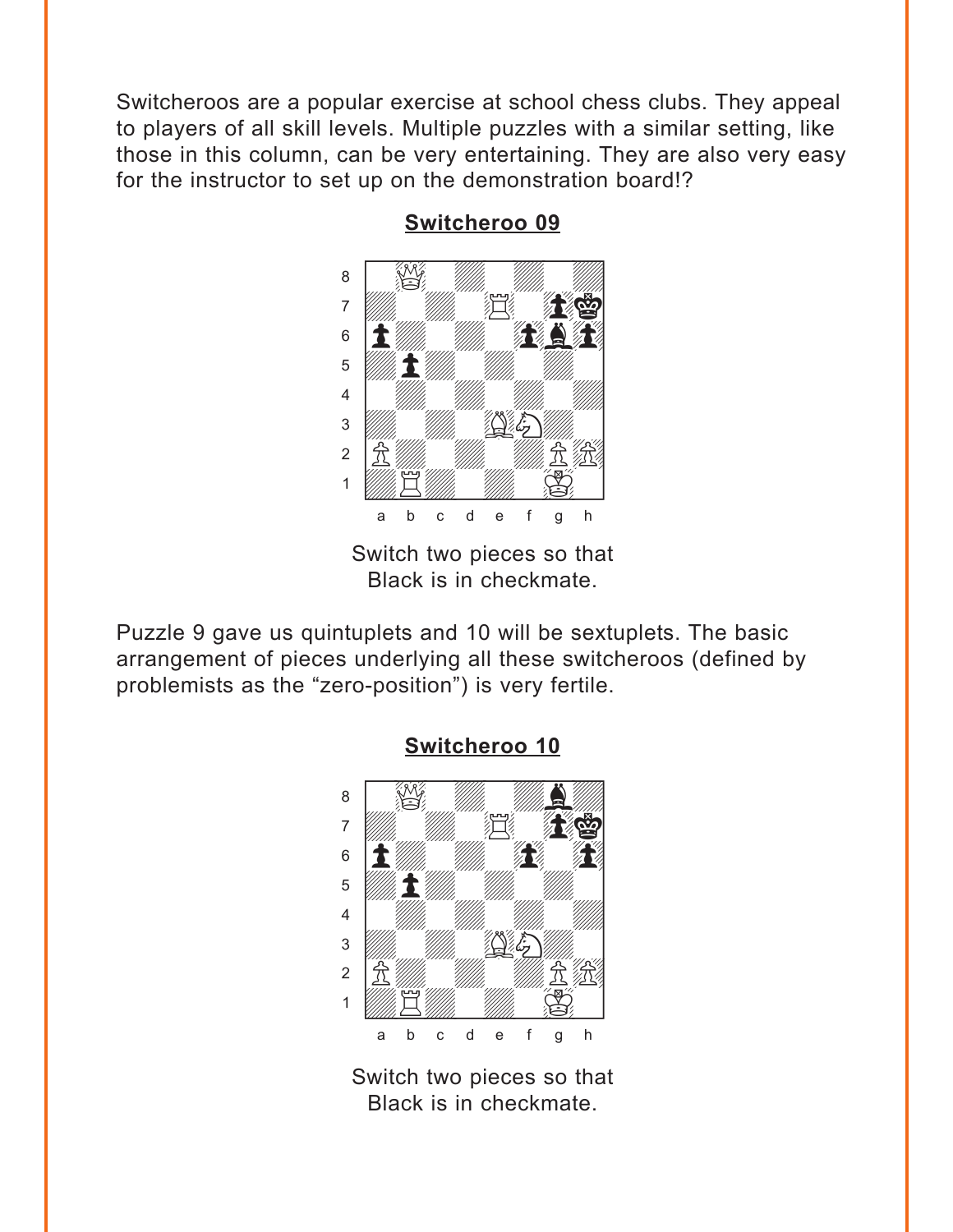<span id="page-4-0"></span>



Switch two pieces so that Black is in checkmate.

In our final two puzzles, the white knight takes up a new post on h4, with a black bishop on h5.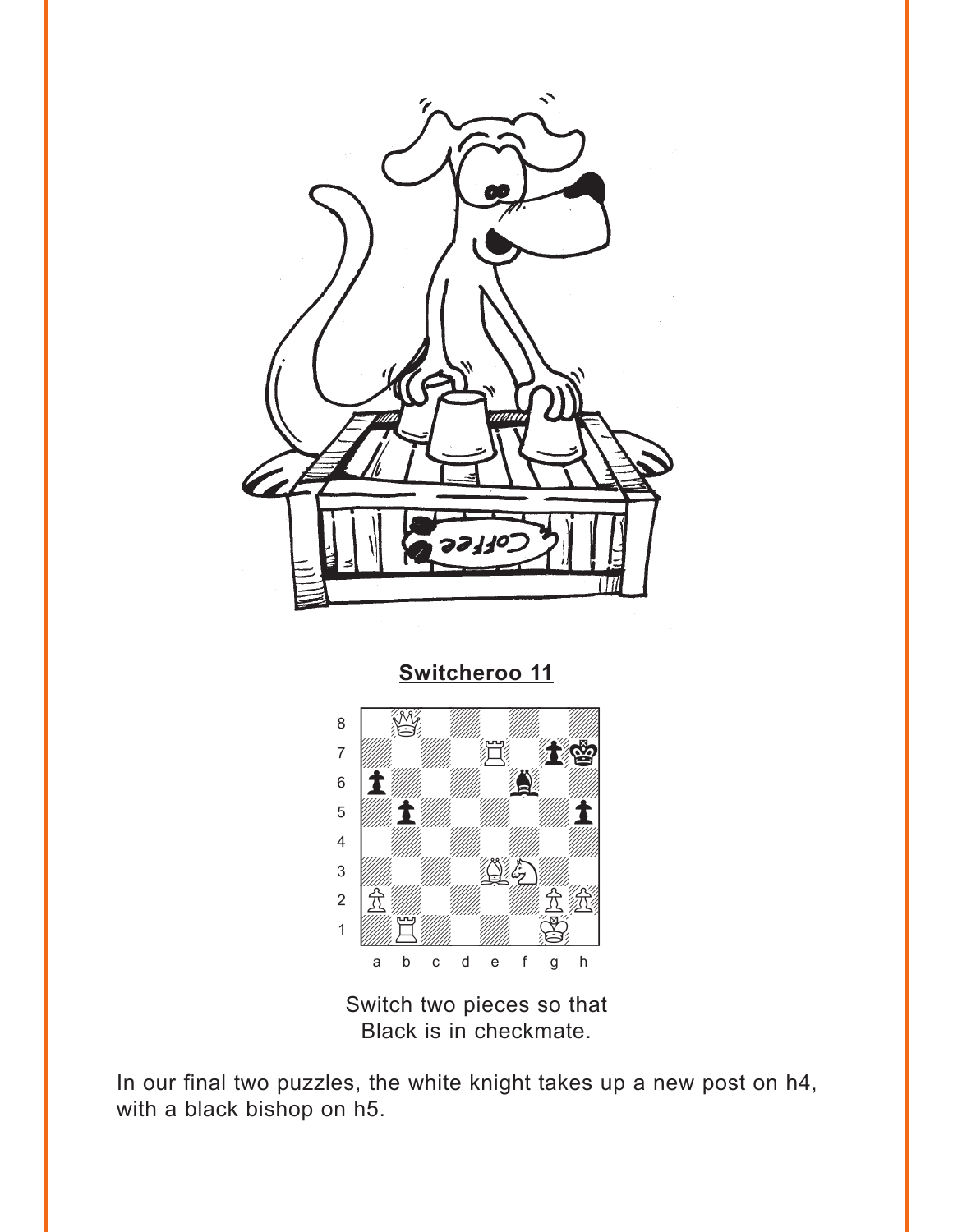<span id="page-5-0"></span>

Switch two pieces so that Black is in checkmate.

The following position makes the ninth twin. Do you know the word for a group of nine which corresponds to 'triplets' and 'quadruplets'?



**[Switcheroo 13](#page-10-0)**

Switch two pieces so that Black is in checkmate.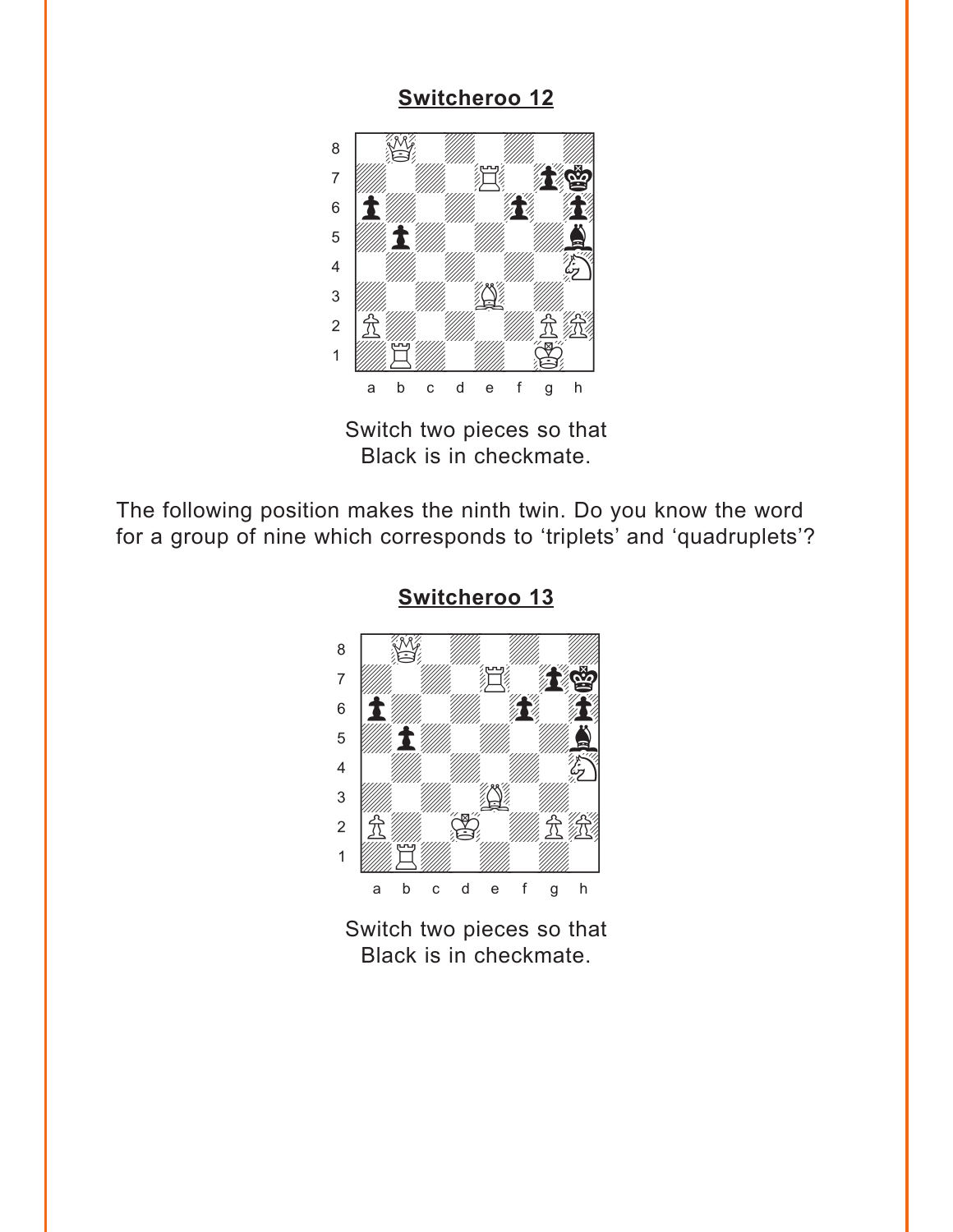### <span id="page-6-0"></span>**SOLUTIONS**

All switcheroos by J. Coakley. 5 and 6 are from *Winning Chess Puzzles For Kids Volume 2* (2010). The rest are *ChessCafe.com* originals (2012).

*PDF hyperlinks*. You can advance to the solution of any puzzle by clicking on the underlined title above the diagram. To return to the puzzle, click on the title above the solution diagram.



#### **[Switcheroo 05](#page-1-0)**

The white rook on b3 and the black pawn on g7 switch places.  $(Be3 \rightarrow Kh7$ ? is an impossible double check by the two white rooks.)



#### **[Switcheroo 06](#page-1-0)**

 $Rb3 \leftrightarrow h6$ 

The black pawn on g7 is pinned.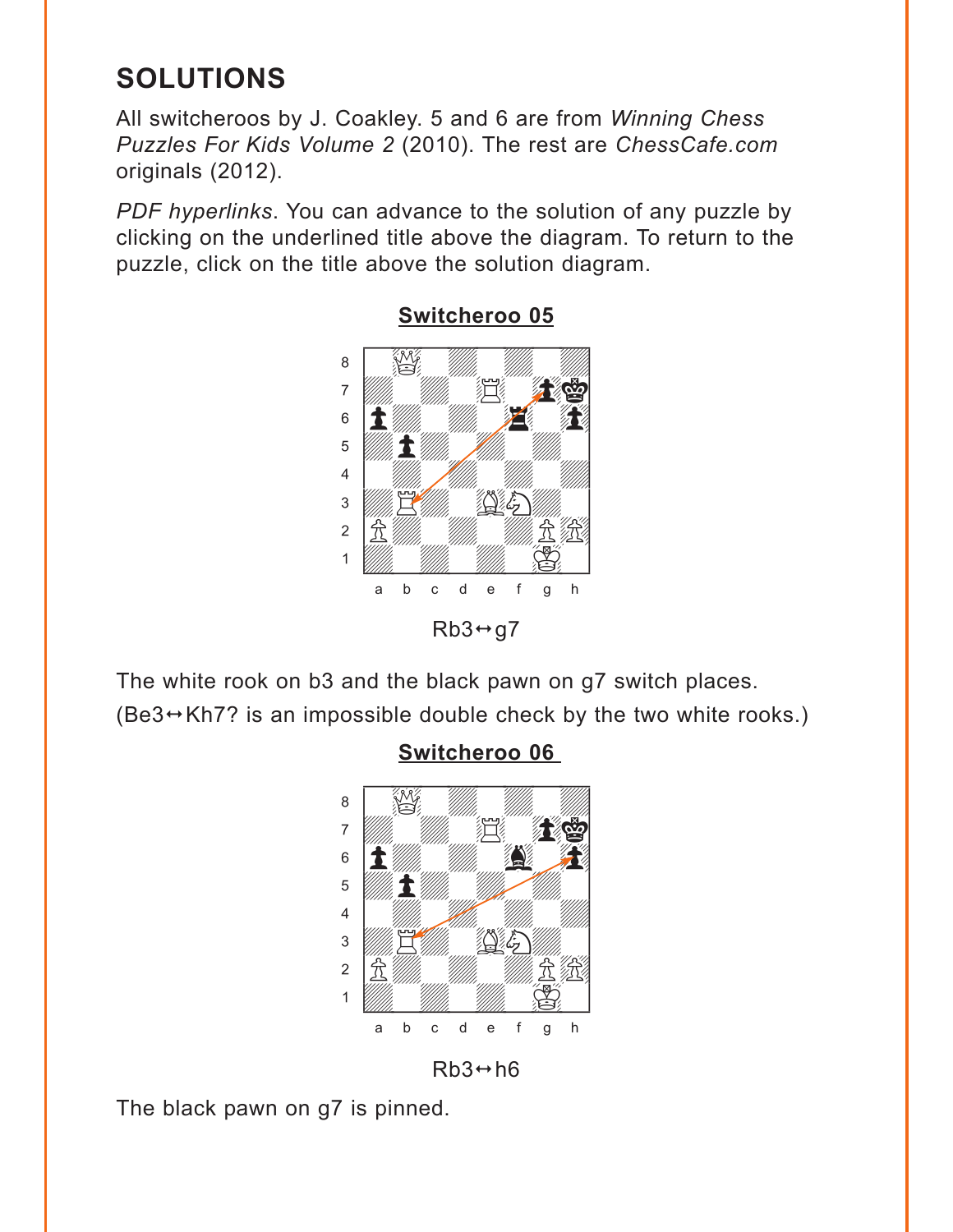#### <span id="page-7-0"></span>**[Switcheroo 07](#page-2-0)**  $\frac{$  Unicherously



 $Be3 \leftrightarrow Kh7$ 

The white bishop controls d3 from h7.

 $(Qb8 + g7?$  puts a pawn on the 8th rank.)  $(Rb1+g7?$  and Rb1+h6? put a pawn on the 1st rank.)



For a bonus puzzle **(08b)**, place the black rook on f5 instead of g6. Then the switch is Be3 $\leftrightarrow$ Rf5.

**[Switcheroo 08](#page-2-0)**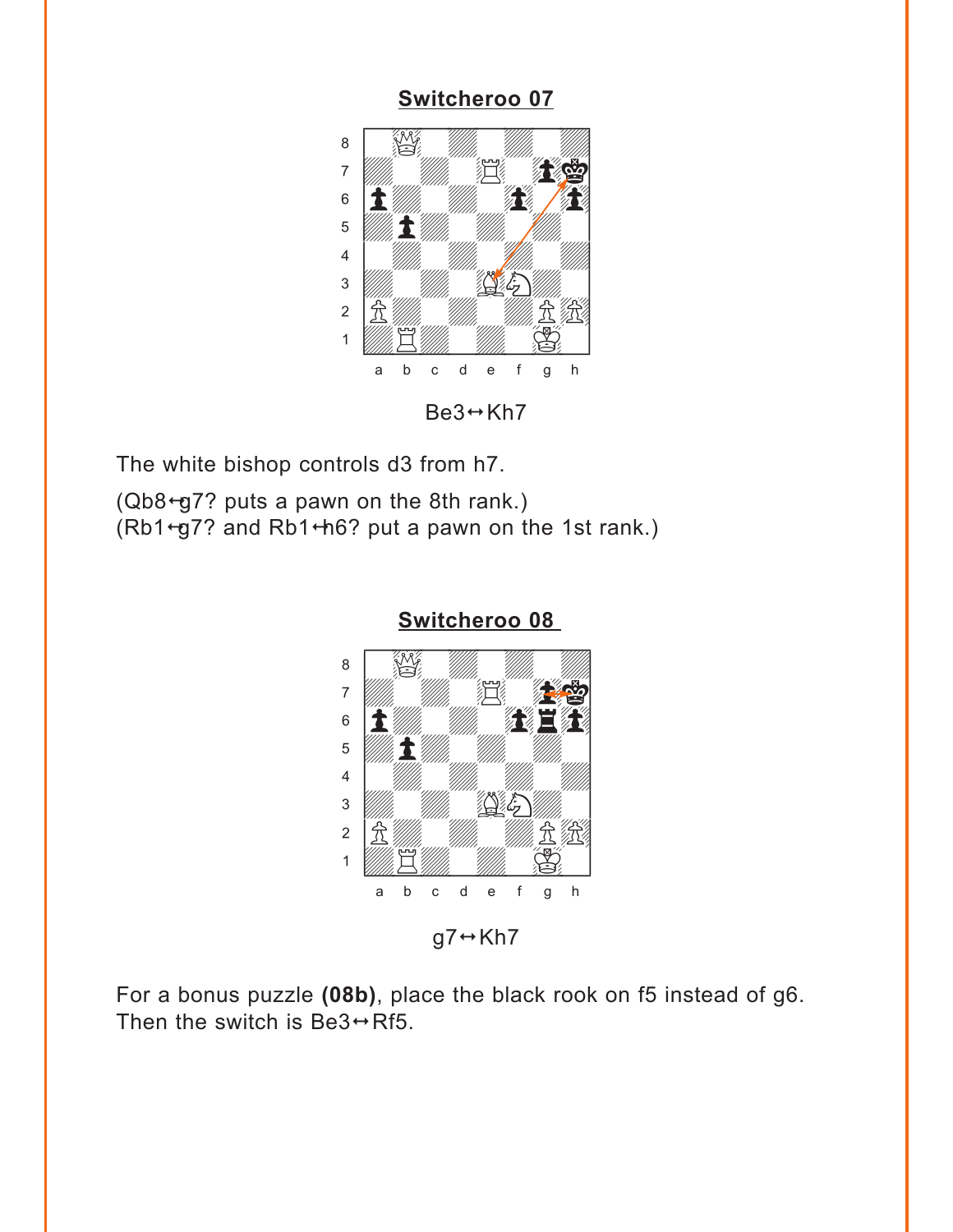<span id="page-8-0"></span>

The black bishop now blocks the king's flight to g6 and the black g-pawn is still pinned.

For a bonus puzzle **(#9b)**, place a white bishop on f3 instead of a knight. Then the switch is  $h6 \leftrightarrow Kh7$ .



**[Switcheroo 10](#page-3-0)**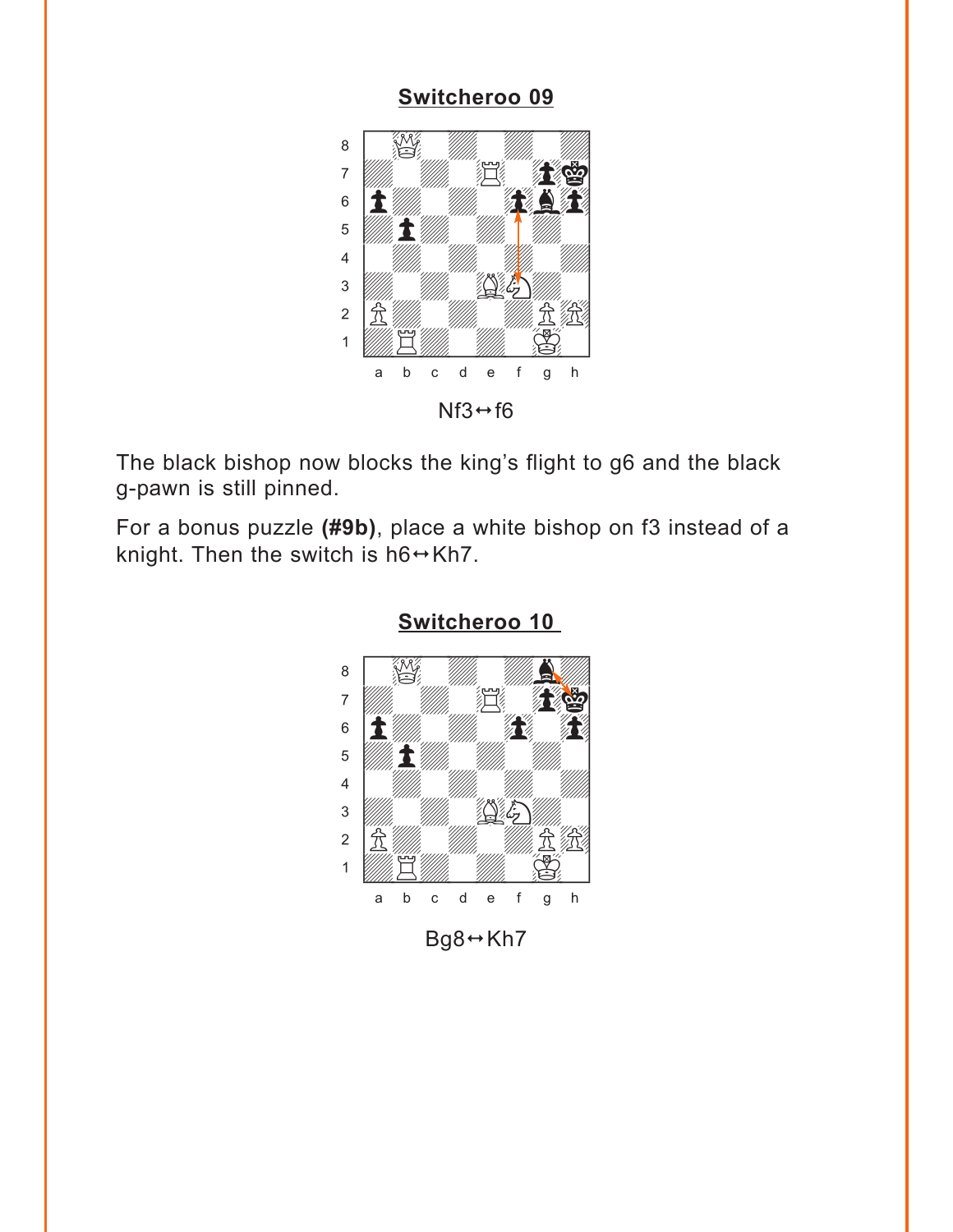<span id="page-9-0"></span>

**[Switcheroo 12](#page-5-0)**



The last move was a double check by Bc1-e3#.

(The black bishop on h5 prevents  $g7 \leftrightarrow Kh7$ .)